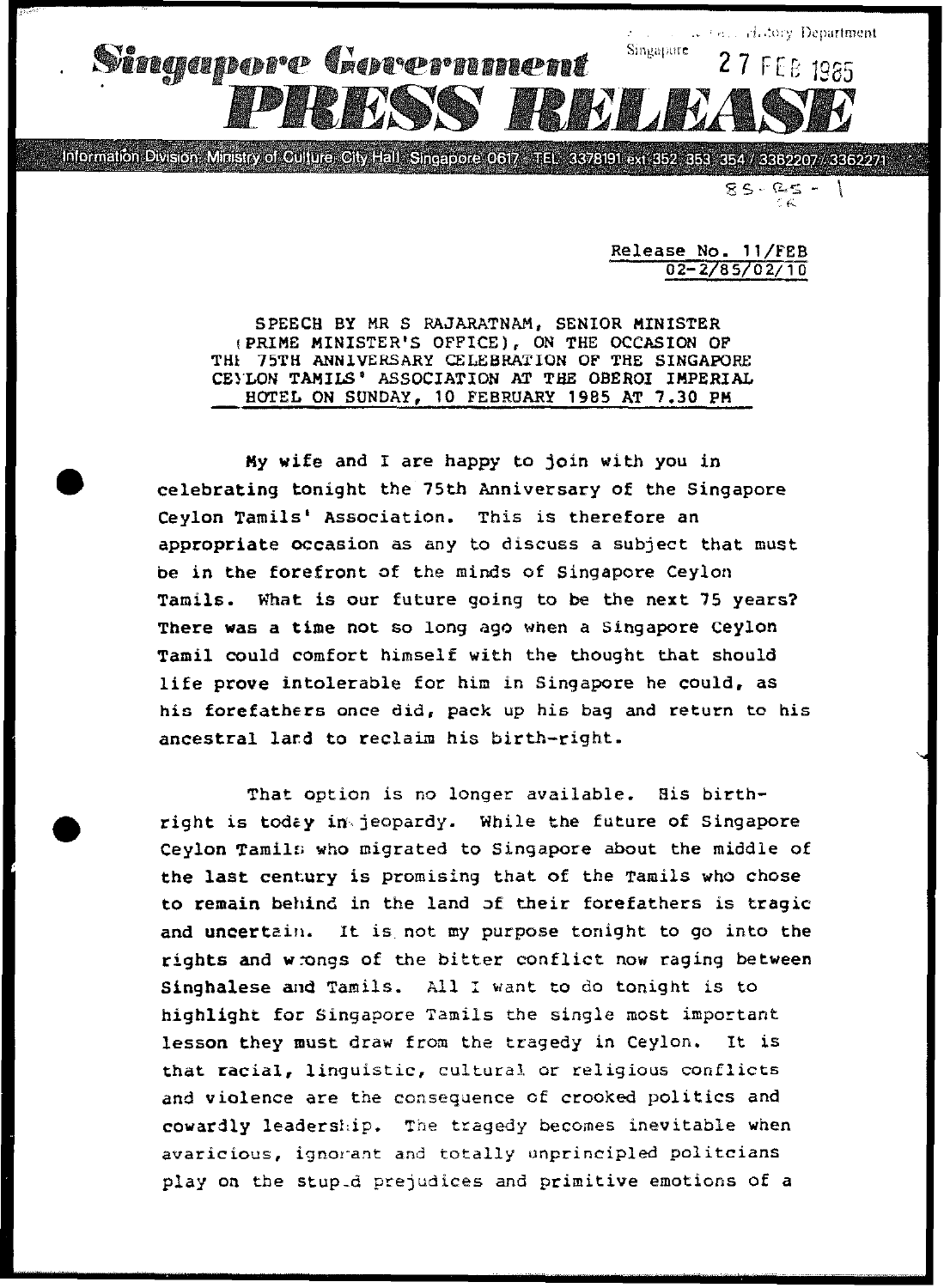people who allow themselves to be led to perdition by spurious messiahs. Racial, religious and language conflicts are not peculiar to Ceylon. They are taking place today in most of Asia - in the name of race, language, religion, culture or even economic justice. It is taking place in Africa where it has reached genocidal proportions. There are stirrings of it even in highly developed Western Europe - North Ireland and Spain are examples. Racial and religious conflicts are growing at an unprecedented rate in many parts of the world.

The persecution and attempted decimation of minorities is as old 'as history. Their causes are many and varied. Behind the patriotic posturings used to justify racial and communal violence stalks the politics of envy by the unsuccessful and the indolent of the hard working and the successful. They are often cover for looting and robbing of the successful by the unsuccessful. Communal politics more often than not flourishes in an environment of desperate poverty, inept and weak governments and corrupt politicians.

What is happening in Ceylon is therefore not an exception but the rule in contemporary politics.

Singapore is one of the few exceptions to the general rule about communal politics in Asia. I am not saying that there are no individual instances of communal and racial prejudice in Singapore. There have been and there are still such manifestations. But these have never assumed serious political proportions simply because over the past 25 years you have had in Singapore a government which has taken care not to make itself hostage to communal politics and has never hesitated to come down hard on communalists and chauvinists when they reared their heads Even if this entailed high political costs.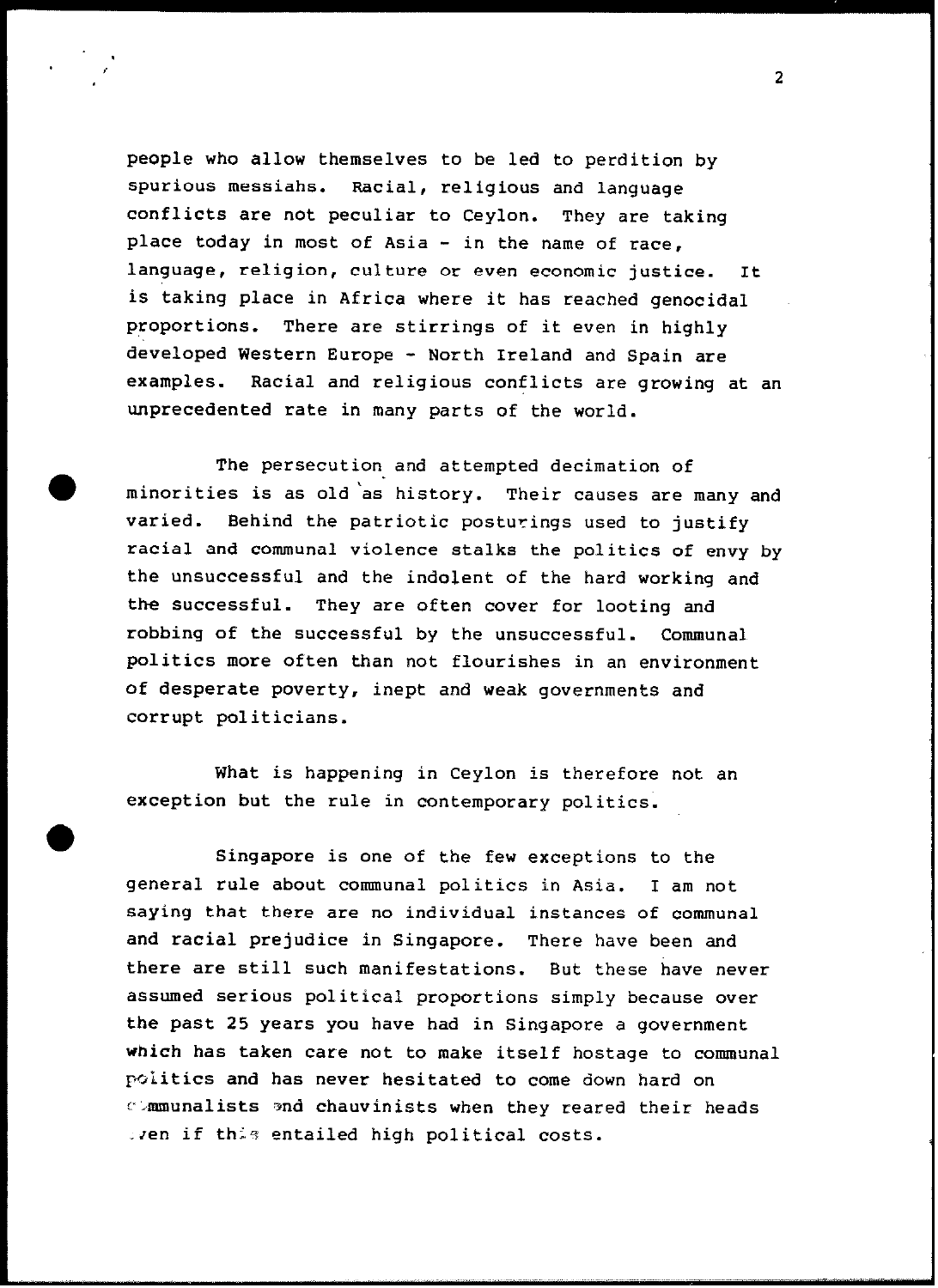So the simple answer to the question: "What future For Ceylon Tamils in Singapore?' is - make sure that the present form of government and leadership style and outlook persists in Singapore for the next 75 years. Our style of government may have other imperfections but in so far as the security, rights and general well being of minorities are concerned the kind of government style and approach to problems that has prevailed since independence has been the impregnable shield which has protected Singapore's minorities. In saying this I am not using this occasion to act as recruiting sergeant for the PAP. Of course it would be nice if I can get all Ceylon Tamils to become PAP stalwarts but that is irrelevant. Whether Ceylon Tamils are pro or anti-PAP will make no difference to the future of the PAP. In a population numbering about two and half million the Ceylon Tamils number no more that 30,000. In fact the total number of all Tamils in Singapore is not more than 100,000. So politically the government can if it wants to, totally ignore the Ceylon Tamils and for that matter all Tamils without suffering any political disability. It can - but over the past 25 years this government has shown extra concern for the rights and dignity of minorities. It has resisted the temptation to placate the majority at the expense of the minorities.

The point I am therefore trying to make tonight is something altogether different. It is that Ceylon Tamils and for that matter all Tamils need the present style of government more than the government needs them. I know that there are some Ceylonese who think that Singapore needs to be delivered from the kind of government Singapore has known the past 25 years but in my humble opinion they need to have their heads examined.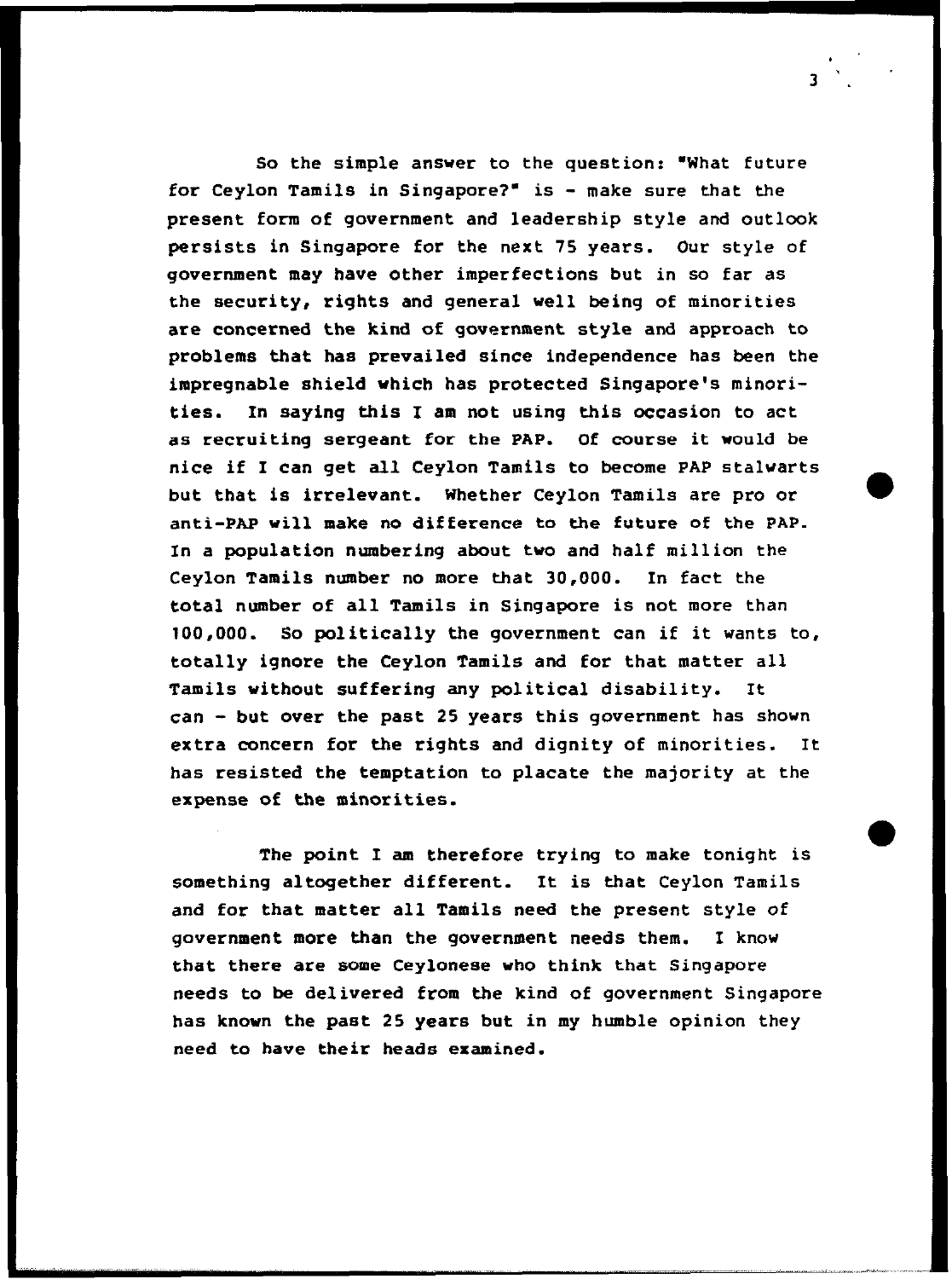My concern tonight therefore is not with the future of the PAP Government. Its fate will in fact be decided by voters numbering over one million and not by 30,000 Ceylon Tamils. My concern is with our fate, our future.

Let me put our problem more starkly. If something should go wrong with Singapore's politics - and there is no written guarantee from the Creator that it cannot - then there is no escape hatch for Ceylon Tamils. We could be trapped in a communal fire. Indian Tamils can, if they are lucky, go back to the vast subcontinent they came from. There is an escape route for the Malays too. But there is no place for Ceylon Tamils to run to short of a miraculous return to sanity in their ancestral homeland.

I am putting our problem starkly simply because I am reaching the end of my political career and I have therefore nothing to gain politically or materially by bluffing you. My political future is behind me and I am satisfied. What I want to underline for you is that should the present style of government be changed then the future of Ceylon Tamils will indeed be bleak. You may or may not have good grounds for being critical on other aspects of its policies but one of this government's greatest achievements has been not only to spare minority communities the indignities and dangers to which minorities have been exposed in many Asian and African countries but it has in addition offered them opportunities for social, cultural and material advancement unavailable to them in their ancestral lands.

For that matter even the majority community realises that life for them the past 25 years has been better in every way in Singapore than what they could have enjoyed in the land of their forefathers.

At the risk of embarassing myself by appearing to be unjustifiably immodest I have often wondered whether I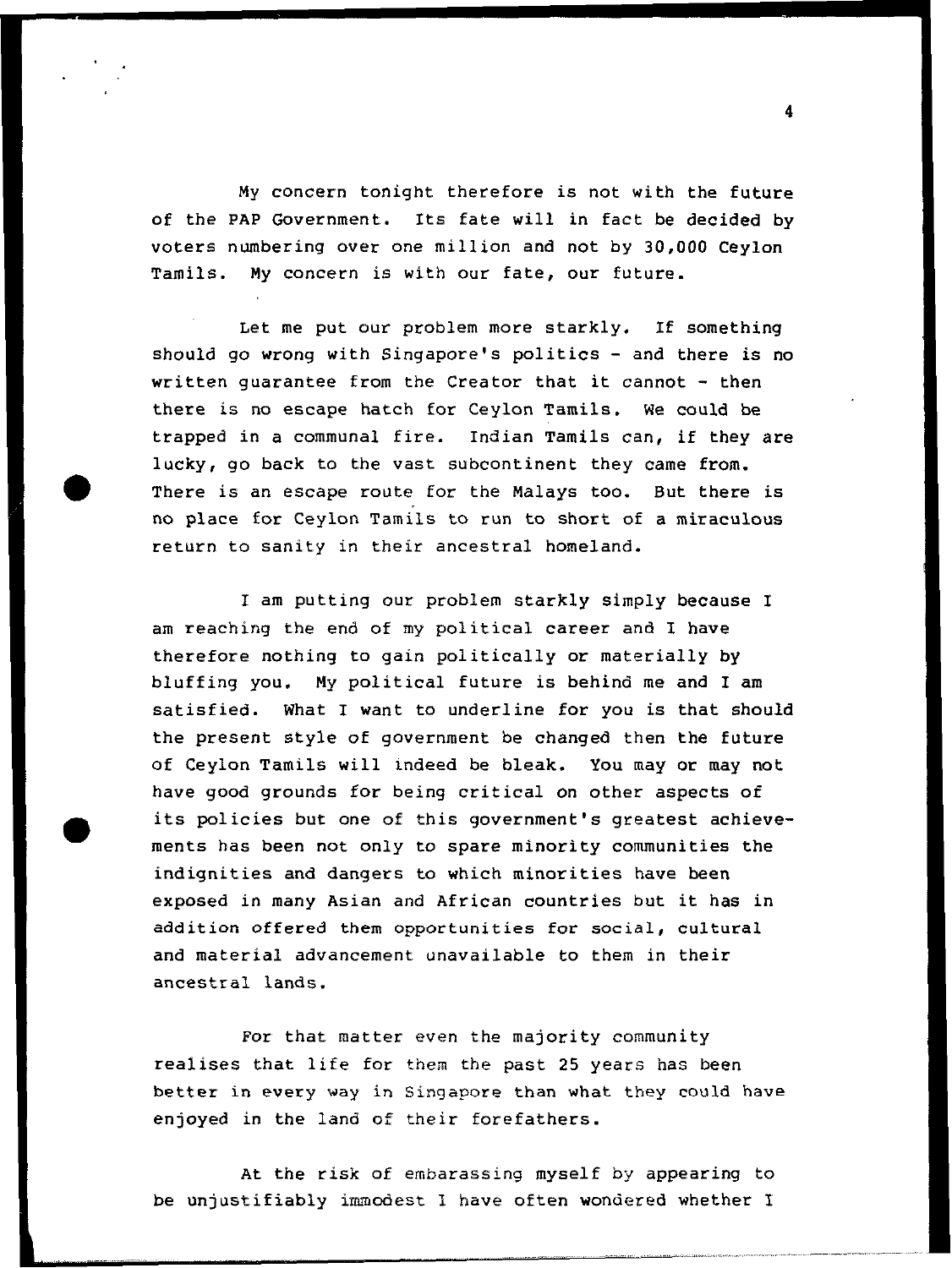could have attained the position I now hold in the Singapore Cabinet had I stayed on in Ceylon and ventured its politics. Let me hasten to add that I would be very distressed indeed were I made to understand that I am holding the position I now do in the Cabinet simply because I am a Ceylon Tamil. I like to think I am where I am purely on basis of merit. If I have to be modest then it may be that I fooled the Prime minister into believing that I had great merits.

It is only in a communally oriented government that meritocracy is suspect and demonstration of merit on the part of members of a minority severely punished - by beating them up, by discrimination in jobs, by persecution, by burning, looting and even by patriotic murders.

Sow has this government succeeded in containing communalism? The answer is simple. It has dealt toughly and courageously with every manifestation of communalism whether from minorities or from the majority community. When Singapore was a part of Malaysia, Muslim extremists tested the will and nerves of the Singapore government which then controlled neither the police nor the army. The extremists believed that by fomenting racial riots they could compel the Singapore government to depart from its multi-racial, multi-lingual and multi-cultural policies. The extremists pressed for their form of multi-racialism. It was that while all races and all languages were theoretically equal in practice a particular race and a particular language had to be officially designated more equal than the rest.

A bigger test of the government's adherence to multi-racialism came after independence in 1965. A group of Chinese chauvinists, aware that their community constituted some 75 per cent of the population, wanted a multi-racialism and multi-lingualism which while nominally conceding equality for all wanted Chinese language and culture to be the dominant consideration. Prior to this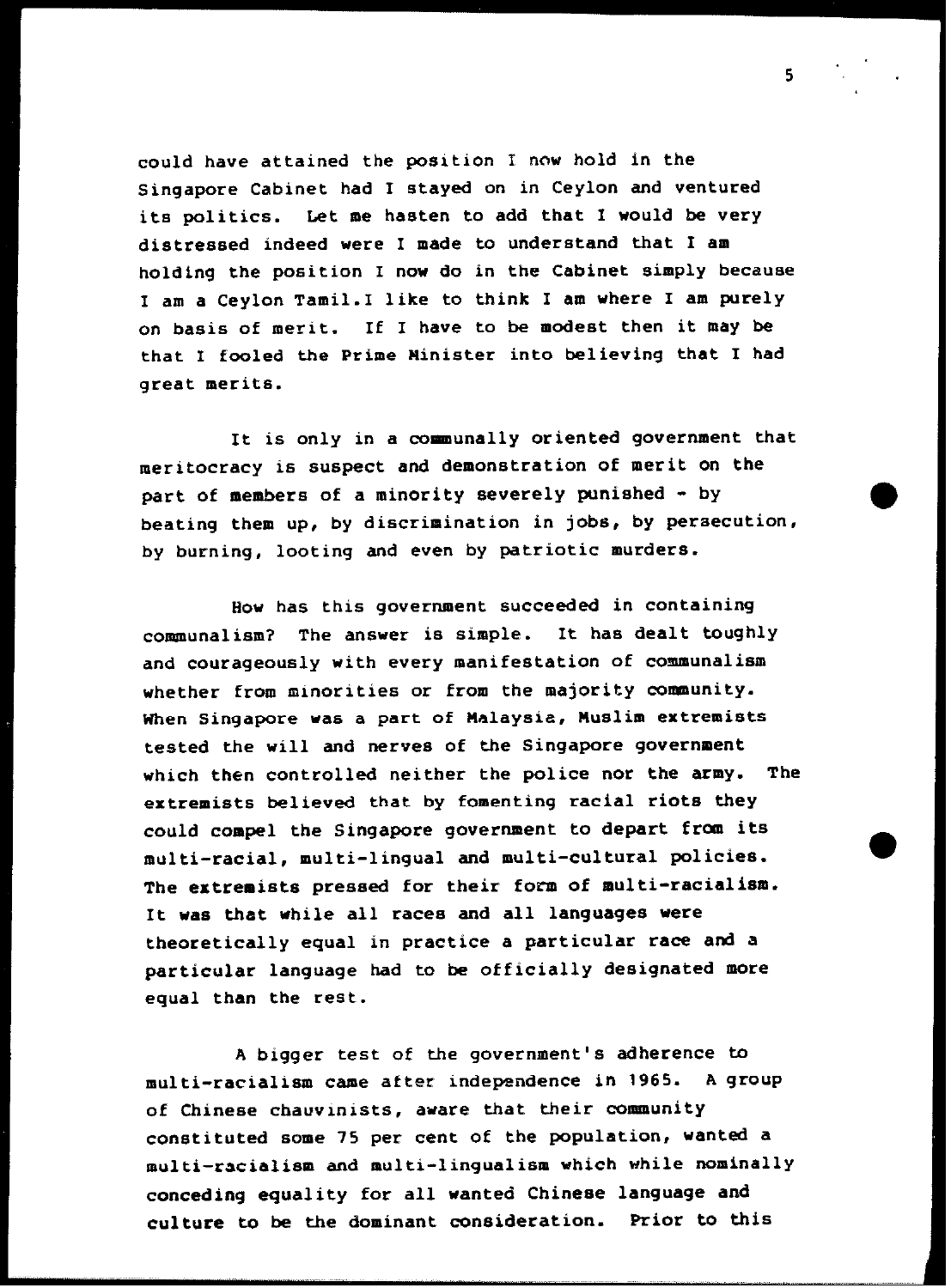the local Communists had under the guise of promoting Marxism in fact promoted Chinese chauvinism by trying to make Singapore an outpost of the Chinese Communist revolution.

After 1965 the cause of Chinese chauvinism was picked up by a group of politically ambitious non-Communist chauvinists. They charged the PAP government with betraying Chinese language and culture. They believed that in a predominantly Chinese Singapore, where the Chinese had overwhelming voting strength, the government could be panicked into opting for Chinese chauvinism. Some of you may remember that the battle on behalf of Chinese chauvinism was Led by a Chinese newspaper and its millionaire owner. Had the PAP been led by unprincipled leaders concerned only with holding political office then the obvious thing would have been to play along with the chauvinists. The PAP could win every election hands down for a while at least. The price it would have to pay in return was betrayal of its multiracial principles and the sacrifice of the minorities who made up 25 per cent of the population. Had the PAP taken this easy path to political power the plight of the Ceylon Tamils and for that matter all minorities would today be as desperate as that of the Tamils in Ceylon.

Fortunately for the minorities of Singapore the PAP leadership and in particular the Prime Minister chose not the easy solution but the most difficult and most courageous solution simply because it was, from his point of view, the most honourable solution. He detained both the proprietor and senior editors of the paper. You may recollect the hue and cry that was then raised world wide by so called liberals. They accused an allegedly autocratic Mr Lee Kuan Yew of trampling democracy, human rights and free speech. The pressure to release the three chauvinistic detainees was relentless and unusually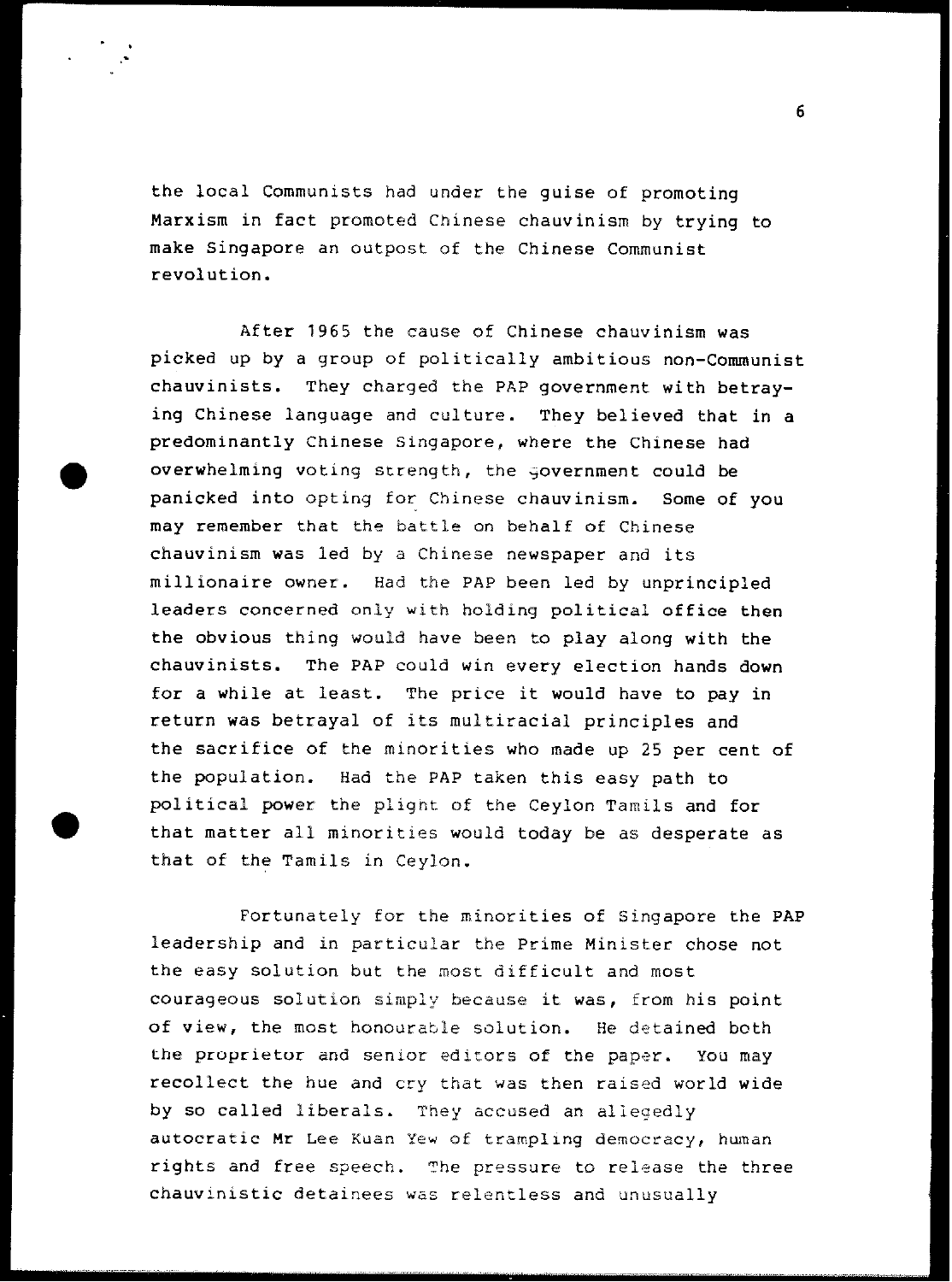sustained. Had the Prime Minister succumbed I am certain that communalism and racialism would be as much a part of Singapore's politics as it is in Ceylon and elsewhere today. That is why you should be cautious of forcing critics who claim to be more mindful of the rights and welfare of Singaporeans than the elected leaders of Singapore.

If as a member of minority community I were asked to name the most outstanding of Mr Lee Kuan Yew's policy achievements I would point to the courageous way in which he put through language and cultural policies which have been fair to both minorities and majority alike and, more important, effectively ensured that there would be no discrimination by the majority against the minority. His language policy is a measure of his wisdom and his far sightedness. By making English the link language in Singapore while allowing each community freely to learn its own language and culture, he has ensured that the minorities have a proper and secure place in Singapore. In addition to English being the conduit pipe for modern science and technology, all communities have a fair and equal chance of acquiring proficiency in a language that gives them ready access to unhampered economic and political participation.

The only discrimination the government recognises and encourages is discrimination which rewards talent and hard work. Unlike in a communally oriented society, in Singapore talent and merit are encouraged and rewarded regardless of whether these manifest themselves in a Chinese, Malay, Indian, Ceylonese or an Eurasian Singaporean. In a communal society talent is presumed to exist only in a privileged community and manifestation of it in other communities should be treated as an affront to national honour and dignity deserving of the severest punishment.